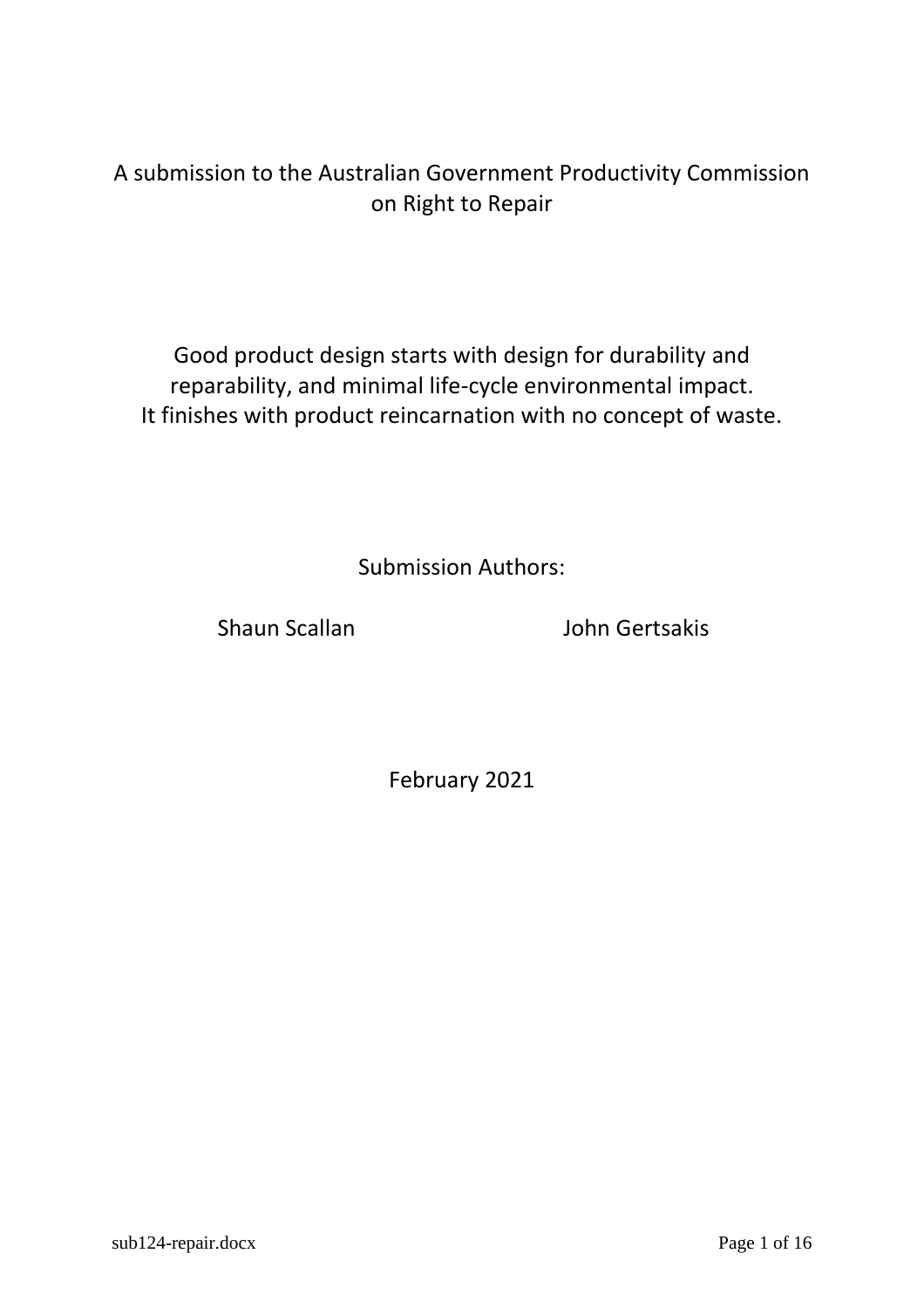| Engineers, Designers and Marketers make product repair increasingly impossible7    |  |
|------------------------------------------------------------------------------------|--|
|                                                                                    |  |
|                                                                                    |  |
|                                                                                    |  |
|                                                                                    |  |
|                                                                                    |  |
|                                                                                    |  |
|                                                                                    |  |
|                                                                                    |  |
|                                                                                    |  |
|                                                                                    |  |
|                                                                                    |  |
|                                                                                    |  |
|                                                                                    |  |
|                                                                                    |  |
| The implications of repair issues for e-waste is less e-waste period. 15           |  |
|                                                                                    |  |
| Self-regulation has limits - Smart policies and proportionate regulation needed 15 |  |
|                                                                                    |  |
|                                                                                    |  |
|                                                                                    |  |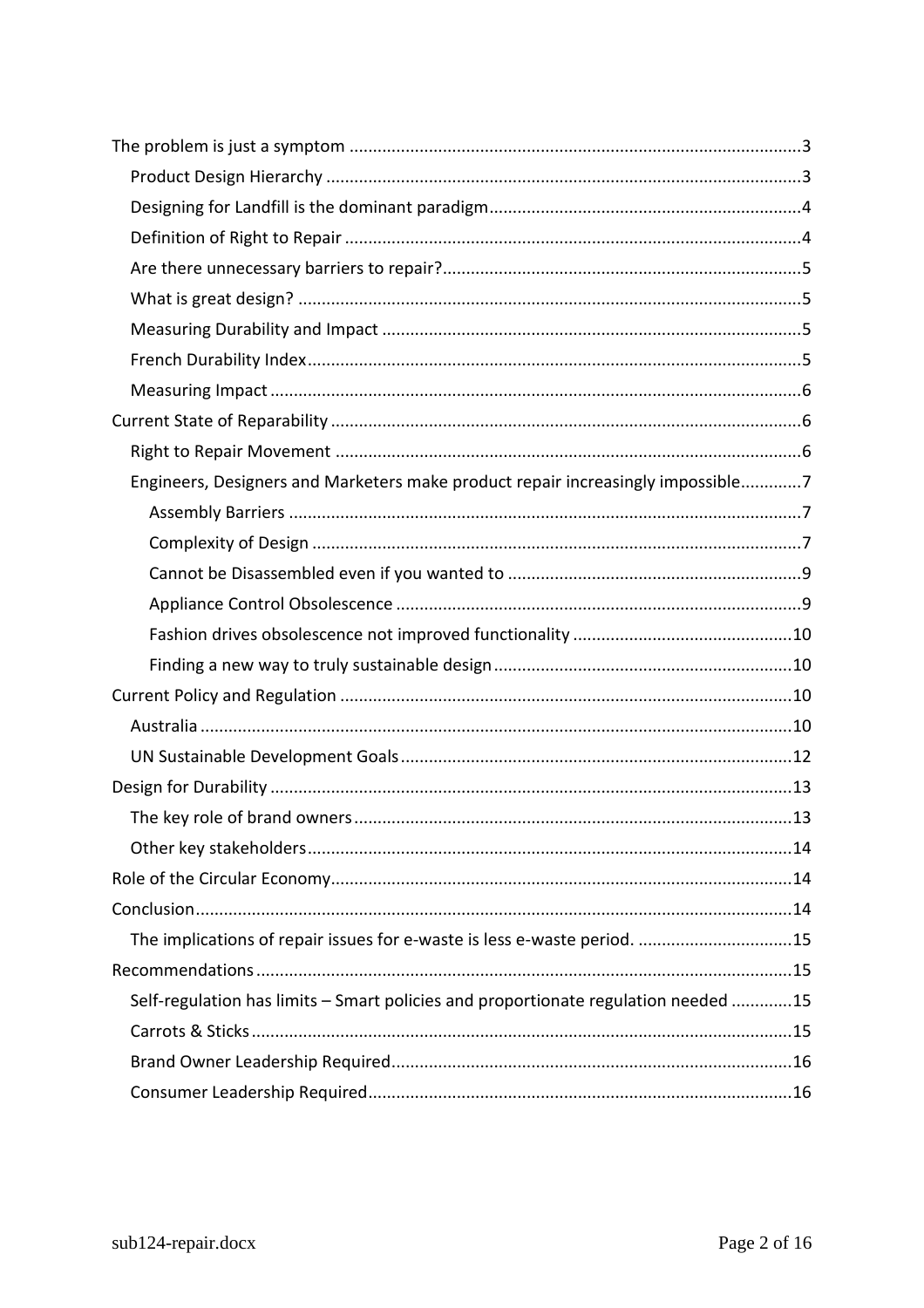## <span id="page-2-0"></span>The problem is just a symptom

#### From Terms of Reference

"existing provisions amount to some limited rights or protections in relation to repair facilities in Australia, but do not amount to a full 'right to repair'. As such, premature product obsolescence and a lack of competition in repair markets remain. The expense of repair and product design accelerate the transfer of consumer goods into waste."

We could not agree more, both premature and planned product obsolescence and lack of competition in repair markets represent a classic market failure, if the market was designed with the design principles of durability and reparability. Clearly the market was not designed with these in mind, and there's the rub.

As consumers we should claim the right to well-made highly durable products. This right is not based on some right conferred by obsessive consumerism or a dominant brand, manufacturer or retailer. This *right* is a proxy for the planet we depend on, its health underpins all life. That needs to be the starting point as this is causal in the need for, not just repair but superior product design overall. It should be a right to not have shit products that degrade the Earth's Natural Capital, which we all depend on.

The Right to Repair must facilitate and enable easy and if possible (and safe) DIY repair, this will lower the cost of repair dramatically.

This starts with the design of the product, design with long life as the primary goal and secondary design goal is to design with not just repair in mind, but with enhancement. Good design should be restorative and regenerative. The concept of 'less harm' is inadequate in 2021 given the environmental challenges being faced locally, nationally and globally.

Yet it goes further than this, we suggest a hierarchy of product design that has direct parallels to the waste management hierarchy.

#### <span id="page-2-1"></span>Product Design Hierarchy

- Avoid new resource consumption
- Minimise resource consumption
- Design for longevity (Long initial Lifespan, Upgradability and Reparability) & positive environmental impact; or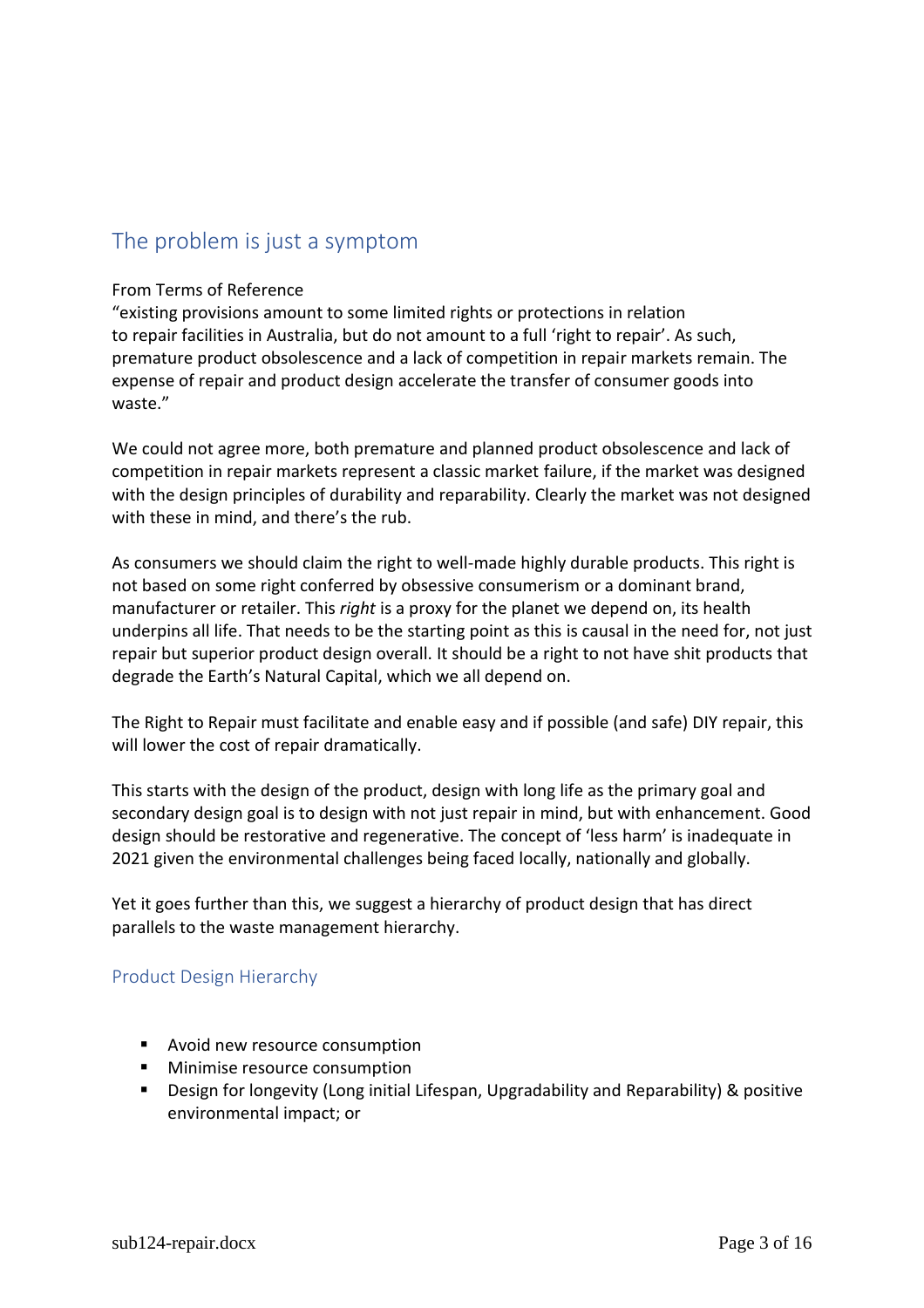- Design for longevity and minimal environmental impact next least worst option as a transition.
- Elimination of hazardous and toxic substance from any material utilised.

When in service, products must be able to be:

- Upgraded
- Repaired
- Remanufactured
- Repurposed
- Recycled 100% Resource Recovery

Inherent in the hierarchy we propose, that there is no disposal option, and that the concept of waste is eliminated. It is not part of the narrative.

#### <span id="page-3-0"></span>Designing for Landfill is the dominant paradigm

The ever growing tsunami of ewaste is an example of a market failure. Consumer products are designed for "shortevity" rather than longevity as this generates ongoing and increasing sales and product throughput i.e. the current consumption business driven paradigm. The dominant business model at present designs with sales in mind, not longevity or circularity. Programmed or planned obsolescence as a concept is socially, culturally and environmentally wrong.

Product design across most product categories, has been becoming less and less repairable over time, either from ignorance or consciously. It is clear the latter is dominant as there are examples of good product design in the world, we just don't do it in the majority of cases. And while some products have become more reliable, the duration of such performance is can be surprisingly short-lived and result in premature disposal.

#### <span id="page-3-1"></span>Definition of Right to Repair

The TOR gives us "*'right to repair' relates to the ability of consumers to have their products repaired at a competitive price by the repairer of their choice"*

This means a repairer is the only option offered, what about self-repair? This is, we would argue, is an attribute of great design.

Why are we not looking at a 100 year kettle or a 50 year toaster as design objectives. Much of our appliance stock life seems to be shortening before our eyes to two year lifespans. If we made it even 10 years, such an increase in lifespan could reduce the waste to 20% of current levels.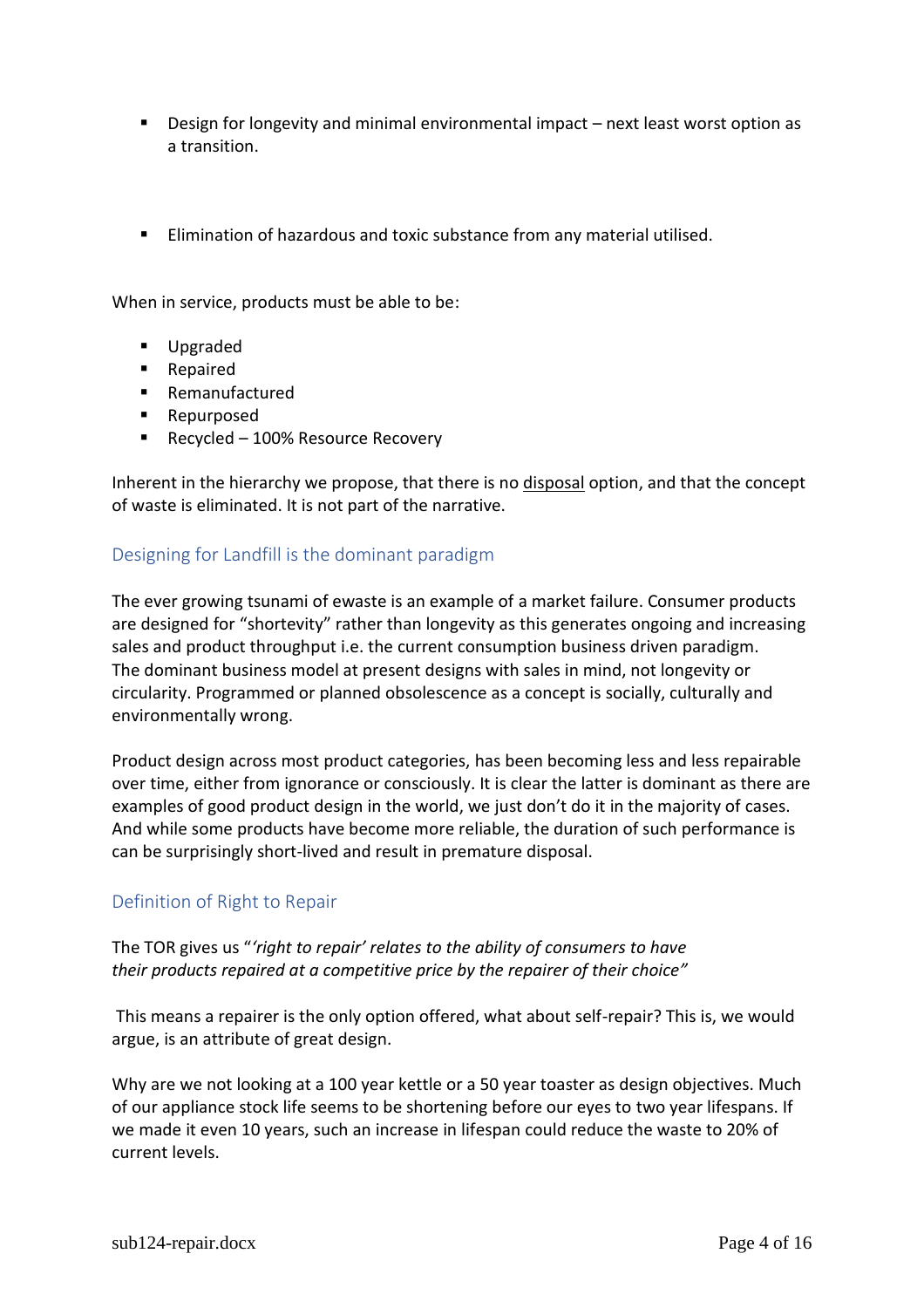#### <span id="page-4-0"></span>Are there unnecessary barriers to repair?

It beggars belief that this is a serious question when you look around the needlessly nonstandard and proprietary strictures placed around common appliances in particular. Not to mention the tsunami of ewaste that is crashing upon us currently, including the projected volume of Internet of Things devices likely to end up in landfill at end-of-life.

Ewaste represents a systems failure and a market failure at the same time.

There is a need to protect IP, genuine IP, that distinguishes a product from its competitor. Or is this actually part of the problem?

However, design to defeat the ability to upgrade and repair is unacceptable morally and environmentally. Indeed a strong service-oriented design ethos moves us from box shifting on a regular basis as manufacturers to service-based businesses which would help underpin the business model that will flatten the tide of ewaste and inevitable consequential environmental impacts of our wasteful lifestyle, including resource depletion and impact of human health through the use of toxic substances and materials often found in certain types of electronic goods.

The needless churn of consumer goods has created a mountain of ewaste that is an appalling legacy that the post-war generation has left for their descendants and future generations.

The ultimate barrier for design that doesn't have such negative outcomes is the current economic system that mindlessly rewards those who sell more and more 'stuff' on shorter and shorter lifetimes. Such lifetimes are engineered for this outcome, the less you pay the shorter it lasts. There really is something going wrong around here. The ethics that allow such wilful poor design and engineering is a blight on our society and the environment.

#### <span id="page-4-1"></span>What is great design?

There are many opinions on what good design is. We offer a simple definition. Great design is both functional and highly durable and uses minimum resources to achieve this, both in production and during a product lifecycle which uses minimum resources for that product type. Great design prolongs the life of products, components and materials and keeps them circulating in an economy underpinned by renewable energy.

#### <span id="page-4-2"></span>Measuring Durability and Impact

Currently there exists no agreed definition or measurement of product durability. Making things to last has all but disappeared from our design lexicon. Society needs to re-learn how to make things last. A new relationship with the functional objects that surround us needs to develop and evolve. This a just much a cultural shift as it is a technologically issue.

#### <span id="page-4-3"></span>French Durability Index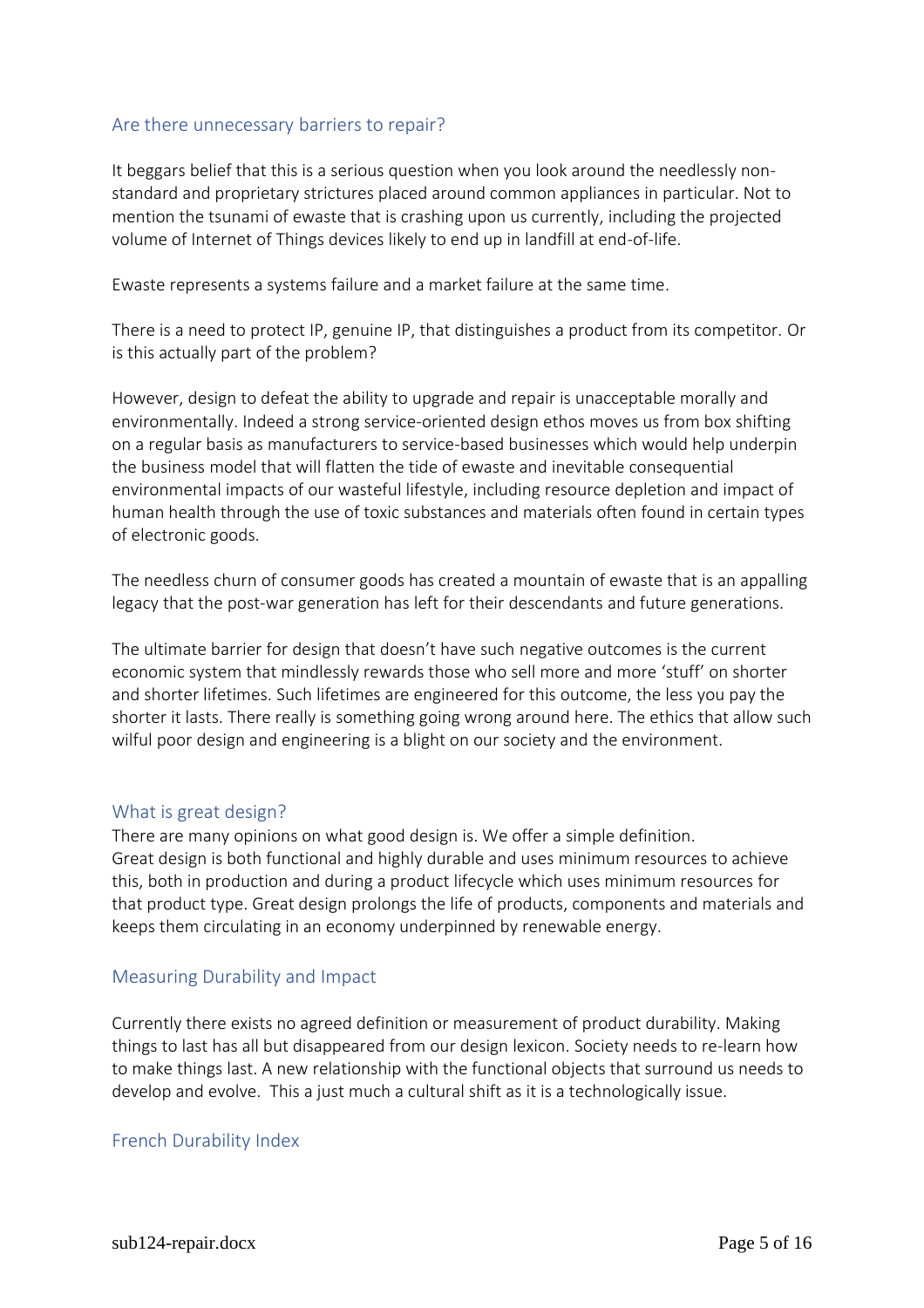HOP (Halte à l'Obsolescence Programmée - Stop Programmed Obsolescence) Rating from  $1 - 10$  indicating the products durability.

*"This durability score would take into account reparability as well as solidity of materials. This is a strong demand from civil society: 92% of Europeans want a mandatory durability labelling (Eurobarometer 2014). Members of Parliament have heard this concern and introduced this mandatory labelling into the law to come into effect in 2024.* " [https://repair.eu/news/major-steps-taken-for-durability](https://repair.eu/news/major-steps-taken-for-durability-and-right-to-repair-in-france/)[and-right-to-repair-in-france/](https://repair.eu/news/major-steps-taken-for-durability-and-right-to-repair-in-france/)

*"However, the ticket proposal will still be voluntary, which, Meunier says, means that "only businesses that already behave virtuously" are likely to use the new sticker plan, and other, perhaps less scrupulous companies, would be unlikely to adopt the system."* [https://www.connexionfrance.com/French](https://www.connexionfrance.com/French-news/Products-to-show-durability-and-repairability-rating)[news/Products-to-show-durability-and-reparability-rating](https://www.connexionfrance.com/French-news/Products-to-show-durability-and-repairability-rating)

The point above is that voluntary programs won't work unless they align with existing ethos and practice. Something to note when forming policy direction.

#### <span id="page-5-0"></span>Measuring Impact

Fortunately, the science and practice of Life Cycle Assessment is well developed and established, this allows us to define in great detail the impact of activities in terms of air, land and water environmental emissions. The impacts in resource extraction, production, in use then end of life stages are assessed and this allows a benchmark to be set for that particular product.

Designers are then able to target improvements in lifecycle impact. Add to this design for reparability then product durability is extended even further. When the product does eventually require replacing after a long life the resources are reincarnated in a new form to continue the journey of functionality and utility in the new product.

The design principles from Cradle to Cradle acknowledges that no product "lives" forever, however, the aim should be to maximise the lifespan of all products. This extension of useful life dilutes the impact of the product in direct proportion to its lifetime. The impact is diluted by the products lifespan.

## <span id="page-5-1"></span>Current State of Reparability

### <span id="page-5-2"></span>Right to Repair Movement

The [North American Right to Repair movement](https://www.repair.org/) is growing and proving to be a potent advocate of repair, both self-repair and the wider repair industry.

- The [European Right to Repair movement](https://repair.eu/) has a stronger focus on design for durability and other policy measures, and this is backed by the European parliament with particularly proactive member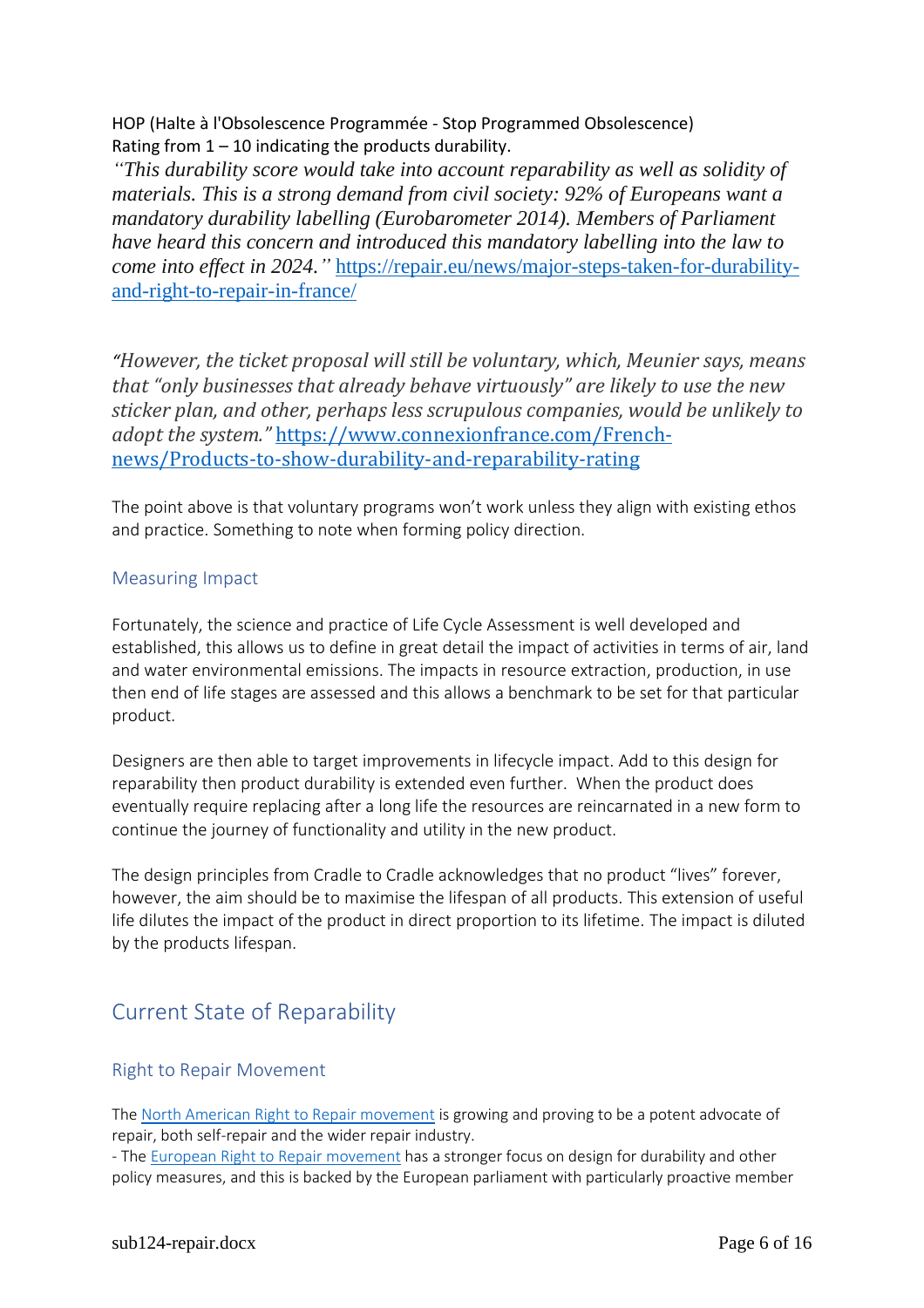countries innovating through their own programs and initiatives.

- The growth in popularity of *iFixit* and its repair kits, 'how-to' videos and instructional guides, is noteworthy and underlines growing worldwide interested in self-repair by consumers. - The growing number of [Repair Cafés](https://www.repaircafe.org/en/) globally and in Australia demonstrates the community energy and interest and self-empowerment to prolong the life of products and to do this safely and legally.

The increasing number of community-based Repair Cafés nationwide is also testament to the growing appetite for repair and reuse by households. The Bower Reuse and Repair Centre further underscore this appetite and its relevance at a local government level. In short, parts of the community are eager to keep their products going longer and maintain control over this process in a very practical way, be it for waste avoidance/reduction reasons, cost savings or lifestyle considerations.

Related to the above is a growing consumer distaste for planned and premature obsolescence in many products they purchase but especially electrical and electronics products. The Right to Repair movements in North America and the EU to different degrees, are confronting planned obsolescence through legal, policy and regulatory measures eg. the nascent Durability Index in France and tax concessions/deductions for the cost of appliance repairs costs in Sweden. Their potential positive impact on the top half of the waste hierarchy is seemingly obvious, and therefore has relevance to why product durability repair and reuse will gain prominence as part of the any strategy, plan or education campaign to avoid and reduce waste, in addition to materials recycling.

#### <span id="page-6-0"></span>Engineers, Designers and Marketers make product repair increasingly impossible

If you ever have attempted to repair household appliances like washing machines, dryers, dishwashers, computers, phones, toasters, kettles etc. you find out a bit about what something repairable or not. The following are some groupings that illustrate the barriers to repair.

#### <span id="page-6-1"></span>Assembly Barriers

Appliances that are stuck together is a classic barrier to repair as you physically have to break an adhesive bond, which inevitably results in the enclosure breaking around the adhesive meaning you can't easily reassemble, or at all as the little tabs that assist holding the device together also break off being one way devices.

Security screws and proprietary tools are useful in stopping the average punter in getting into an appliance, but why are they needed? Well safety is a good reason of course but many devices are not a danger to the repairer. Safety as a barrier to reparability should not be conveniently used to justify inaction or perpetuate a vested-interest.

#### <span id="page-6-2"></span>Complexity of Design

This is where we have the largest opportunity to make a product repairable and upgradable.

Customised spare parts that are extremely expensive because they are unique to the model of the appliance. This makes repair a second choice behind replacing, is that an intentional part of the business model? The evidence seems to indicate in the affirmative.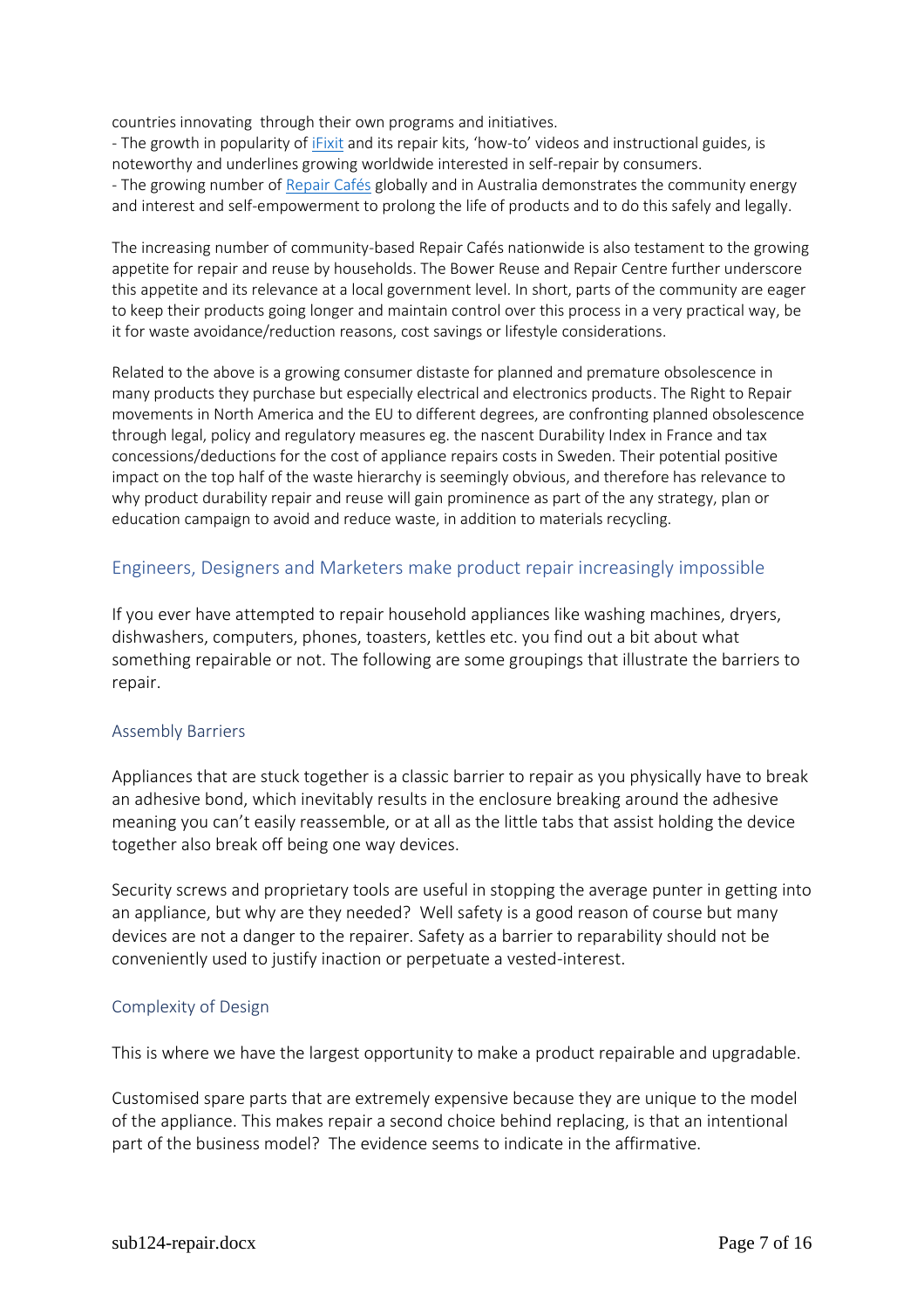One of the authors attempted a repair on a kettle a few years ago and could not believe how many parts were in something whose purpose is to boil water. Why? In search of the perfect cuppa? Is that really the best use of industrial designers and engineers? Perhaps not.



The above photo shows how we multiply the amount of ewaste by making things more complex than they need to be, mostly needlessly.

More is not better necessarily with the simple ceramic and wire element from a ceramic jug the mainstay of water boiling in Australia, and the world, for many decades. Many of us had one of these brown jugs for many years (what were we thinking?). Same functionality, way simpler to make and repair, this could easily be the basis for a 100 year kettle. Replacing the element with a sealed unit is the only suggested design change.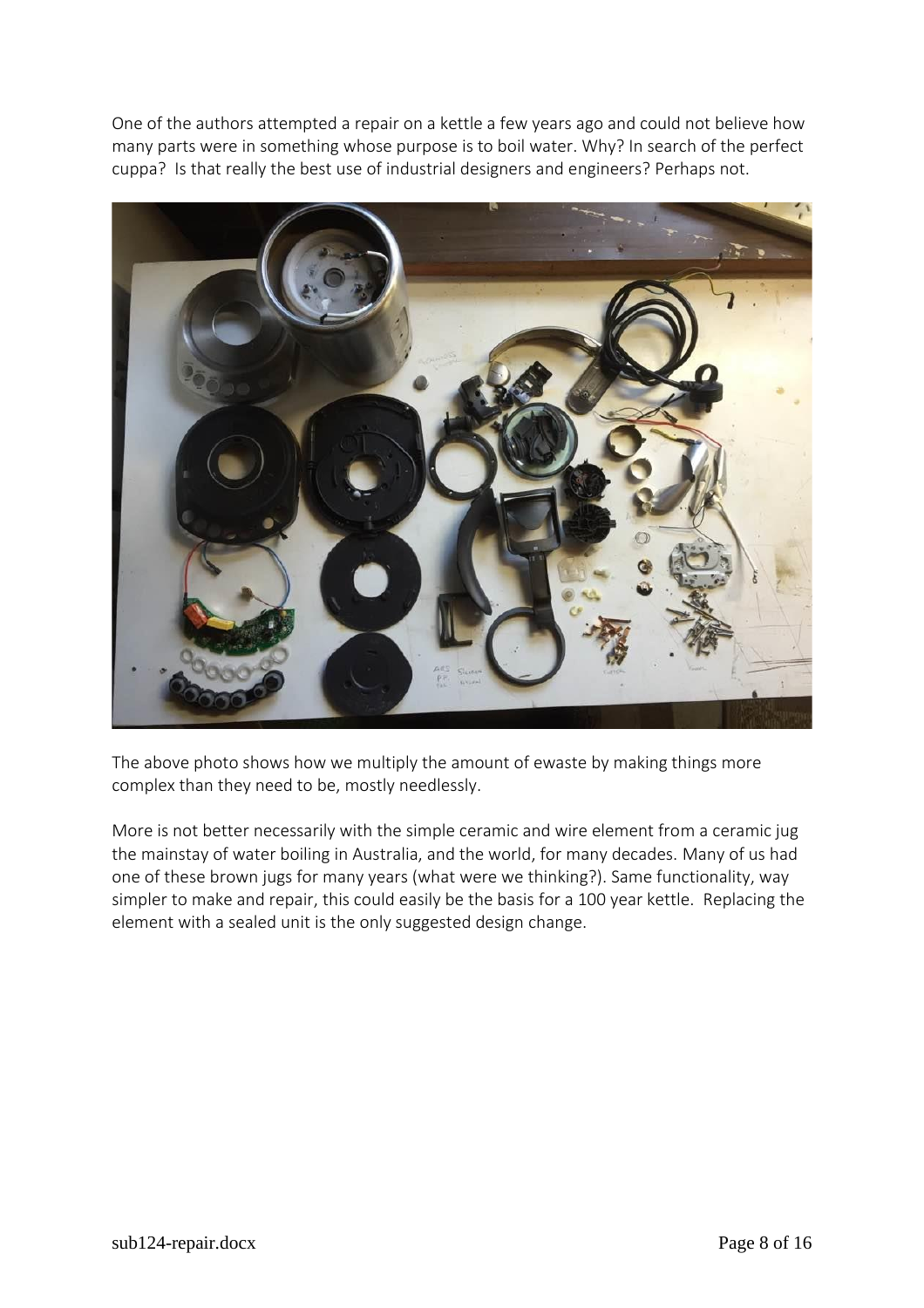

#### <span id="page-8-0"></span>Cannot be Disassembled even if you wanted to

Some appliances are put together in a way that means they cannot be effectively recycled because you can't separate the melange of different materials that make them up. For example the different plastics bonded together to render them unrecyclable and the gluing and other fixing techniques that make simple disassembly impossible. This results in having to grind it all up and separate in very energy intensive processes adding to the footprint of the appliance ecosystem.

#### <span id="page-8-1"></span>Appliance Control Obsolescence

Adding features to appliances sells new appliances, superseding the old model, and generating mountains of ewaste. What if, instead, we upgrade the functionality by replacing the smarts with a new version of the software that runs the appliance. I must be clear here, not everything needs to have a computer controlling it, or be connected to the Internet. There are those that do more complex functions like washing machines, dishwashers, maybe ovens, air conditioning and heating systems, that could benefit from the increase in functionality through software upgrades.

Toasters are the same deal, more and more complexity but cheaper and cheaper materials to reduce effective life. The list goes on and on.

There are a group of basic household activities that have largely not changed in the last 100 years e.g. cooking in pots or in an oven, boiling water for beverages, heating water for cooking, washing and personal hygiene, making toast, washing clothes and so on. These activities are the baseload of household energy demand, everyone uses appliance that carry out these tasks. More recently there has emerged a bewildering array of time saving (not in some cases) appliances that are multifunction in application and increasingly complex from an electronic design perspective, thus rendering them obsolete either through the next most fashionable gadget or that they are not designed to be repaired, just replaced.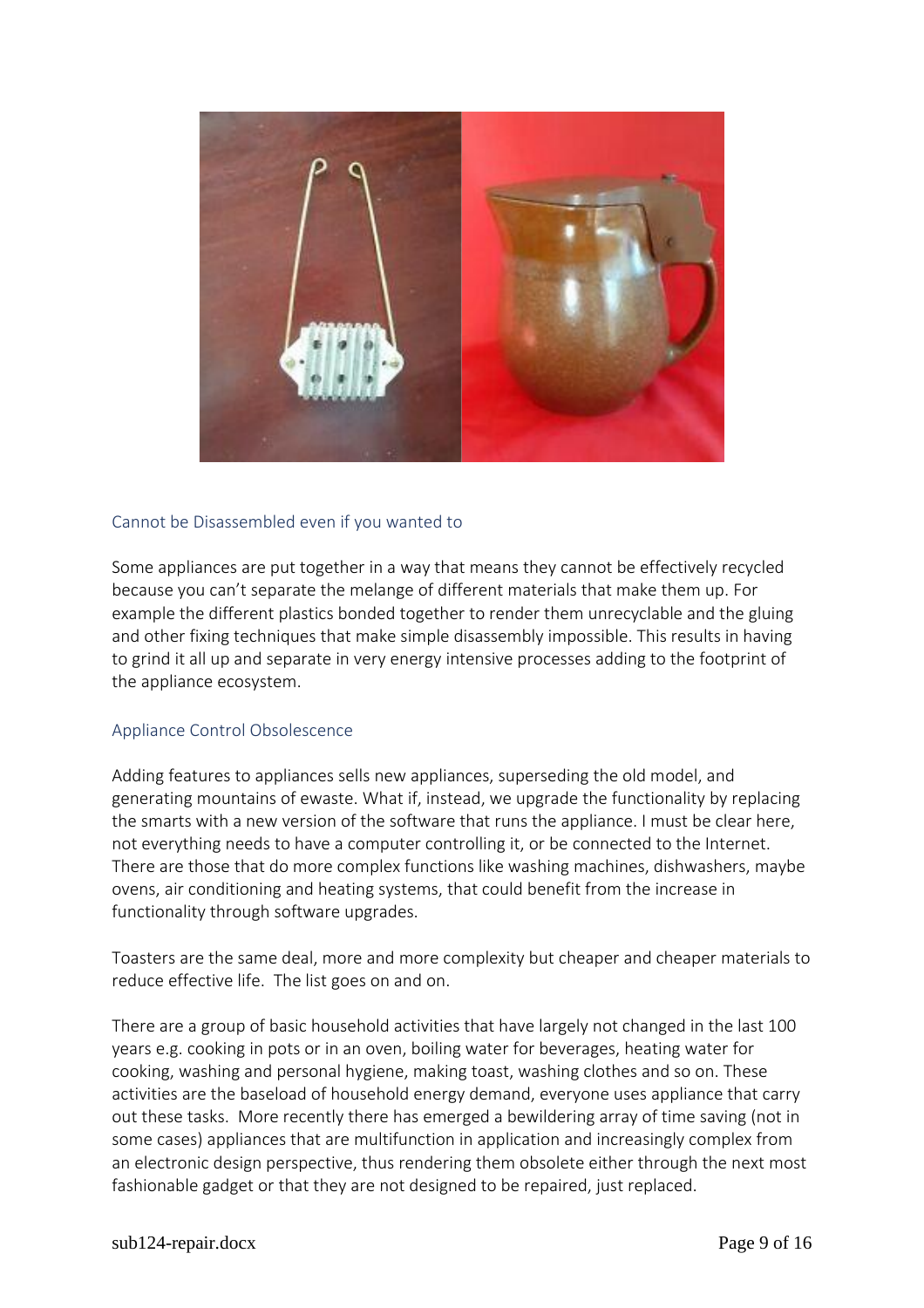#### <span id="page-9-0"></span>Fashion drives obsolescence not improved functionality

Good industrial design is in some ways functional art; the problem is it is visual aesthetics over real benefit to consumers. It is lovely to have beautiful things but if the cost of this indulgence is planetary destruction, is it really worth it?

#### <span id="page-9-1"></span>Finding a new way to truly sustainable design

Changing this dominant attitude toward consumption is difficult. I believe we need to reframe our drivers to find form and function in perfect harmony. Something akin to the Japanese notion of Wabi Sabi, which can be translated as the beauty of things imperfect. Yet there is so much more to unpack in this concept which is driven by a respect for the natural world and the resources we "borrow" from it are treasured and given a long life. These items become cherished heirlooms that are always in fashion as they do not follow fashion. They are a reflection of the reverence we place on both the craft and material used to produce them.

Contrast this to the jarring impact on the senses and the environment of mass made and temporarily appealing highly finished goods that will become landfill in inside three years.

There is indeed something going wrong around here, which is an opportunity to do something different and find the harmony and poetry in the way we design and produce the goods that are part of our consensus lifestyle.

By using great design to deliver higher levels of durability and reparability we are positively enabling society to consumer differently. New patterns of consumption that engage with questions of waste, clean energy and cultural relevance, provide a platform for change and more sustainable living.

## <span id="page-9-2"></span>Current Policy and Regulation

#### <span id="page-9-3"></span>Australia

Most State Governments in Australia have developed and are implementing circular economy policies and programs that call-out greater attention to repair, reuse and product durability. - The recently enacted Commonwealt[h Recycling and Waste Reduction Act 2020](https://www.legislation.gov.au/Details/C2020B00104/Explanatory%20Memorandum/Text) features the relevance of repair, reuse and design for durability, reparability and re-usability in its objects and subclauses.

Historically in Australia, most policy and regulatory reform in the waste area by Commonwealth and State Governments has focused on the bottom half of the waste hierarchy, despite growing evidence that more focused practical action and policy reform on avoidance and reduction (through repair and reuse), can deliver more jobs, less waste to landfill and greater consumer empowerment.

While the widely promoted public mantra of 'reduce, reuse and recycle' is widely advocated at a general level, specific practical attention to, and government funding for, product durability and repair activities is negligible compared to grants and funds invested in the collection and processing of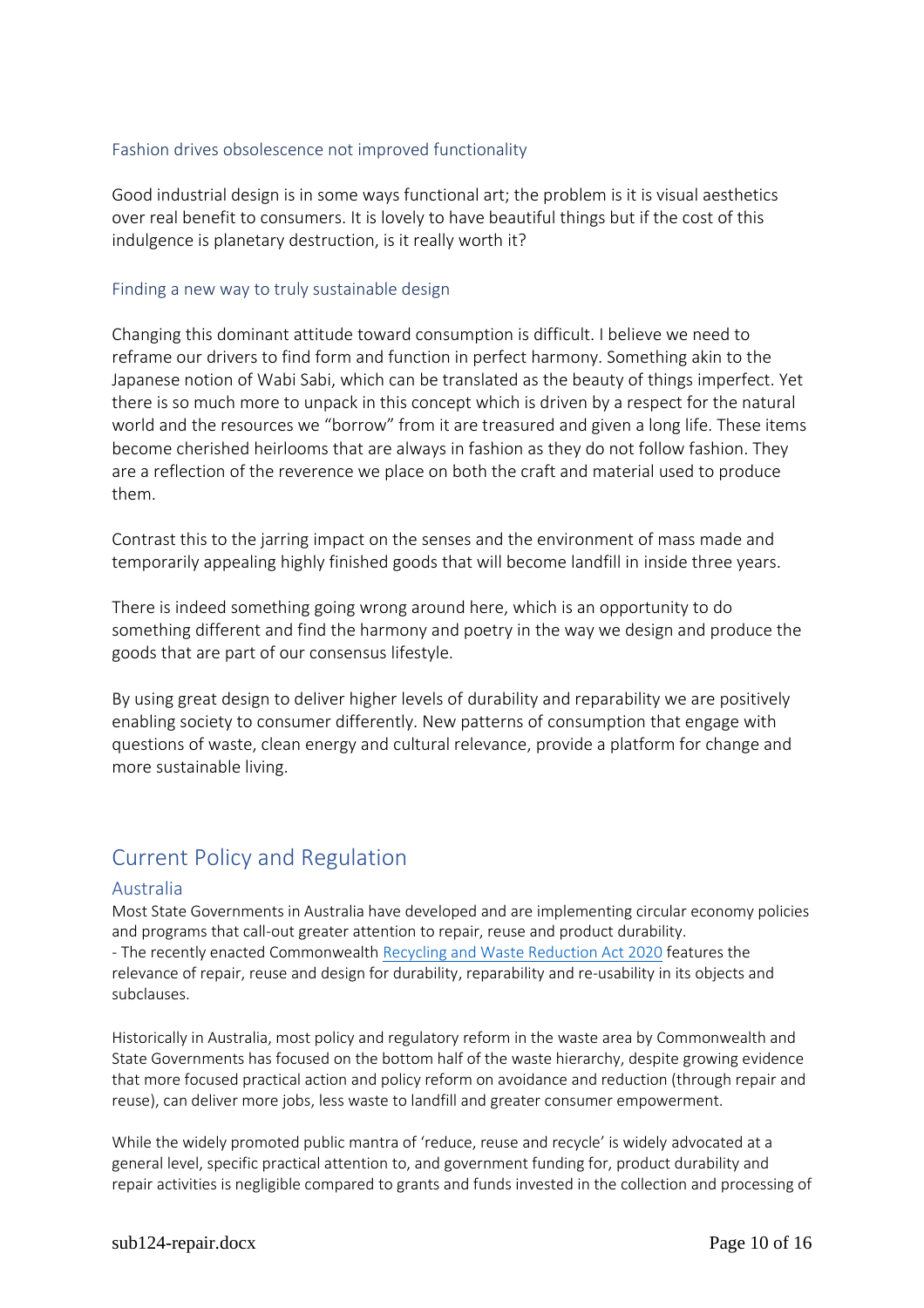materials from post-consumer goods across diverse product categories.

At a Federal level, the Australian Government's response to the *[Review of the Product Stewardship](https://www.environment.gov.au/protection/waste/product-stewardship/consultation-review-ps-act-incl-ntcrs)  [Act 2011](https://www.environment.gov.au/protection/waste/product-stewardship/consultation-review-ps-act-incl-ntcrs)* (July 2020), made specific recommendations with the aim/intent of continuing to apply product stewardship as an essential policy tool for transitioning to a circular economy. Repairrelevant recommendations accepted in the *Review of the Product Stewardship Act 2011* with implications for durability and reparability include the following:

Recommendation # 6 - Improve community support for, awareness of and engagement in product stewardship schemes.

- Recommendation #8 Broaden the objects of the Act to include product design improvements related to durability, reparability, re-usability and recyclability.
- Recommendation #16 Consider options to broaden the focus of the NTCRS to address the full product life cycle in line with the objectives of the Product Stewardship Act.
- Recommendation #24 Develop a policy position for the NTCRS on re-use before the next review.

The recently enacted (Commonwealth) Recycling and Waste Reduction Act 2020 includes attention to a much stronger life-cycle approach to products, materials, waste and the associated impacts. It is especially important to note the Objects if the Act and specific subclauses that cite repair and relates aspects:

*"The objects of the Bill will include reducing the impact that products and waste material have on human and environmental health and realising community and economic benefits by taking responsibility for products and waste material. The objects will be achieved by regulating the export of waste material to promote its management in an environmentally sound way, encouraging reuse, recycling and recovery of products, as well as responsible product design." 1*

Subclause 3(2) talks about how the objects are to be achieved by: encouraging and regulating those responsible for using, designing, manufacturing and distributing products to take responsibility for those products, including by taking action that relates to: improving the durability, reparability and re-usability of products; and managing products throughout their life cycle.<sup>2</sup>

Additional momentum for attention to policy reform and action on repair is to be found at a National and State level through policies and actions plans, as well as through research-oriented and public / business education initiatives:

- National Waste Policy Action Plan (2019)
- NSW Circular Economy Policy Statement Too Good to Waste (2019)
- Product Stewardship Centre of Excellence
- Australian Circular Economy Hub
- NSW Circular
- Institute for Frontier Materials at Deakin University

<sup>&</sup>lt;sup>1</sup> Federal Register of Legislation, Australian Government.

https://www.legislation.gov.au/Details/C2020B00104/Explanatory%20Memorandum/Text <sup>2</sup> Federal Register of Legislation, Australian Government.

https://www.legislation.gov.au/Details/C2020B00104/Explanatory%20Memorandum/Text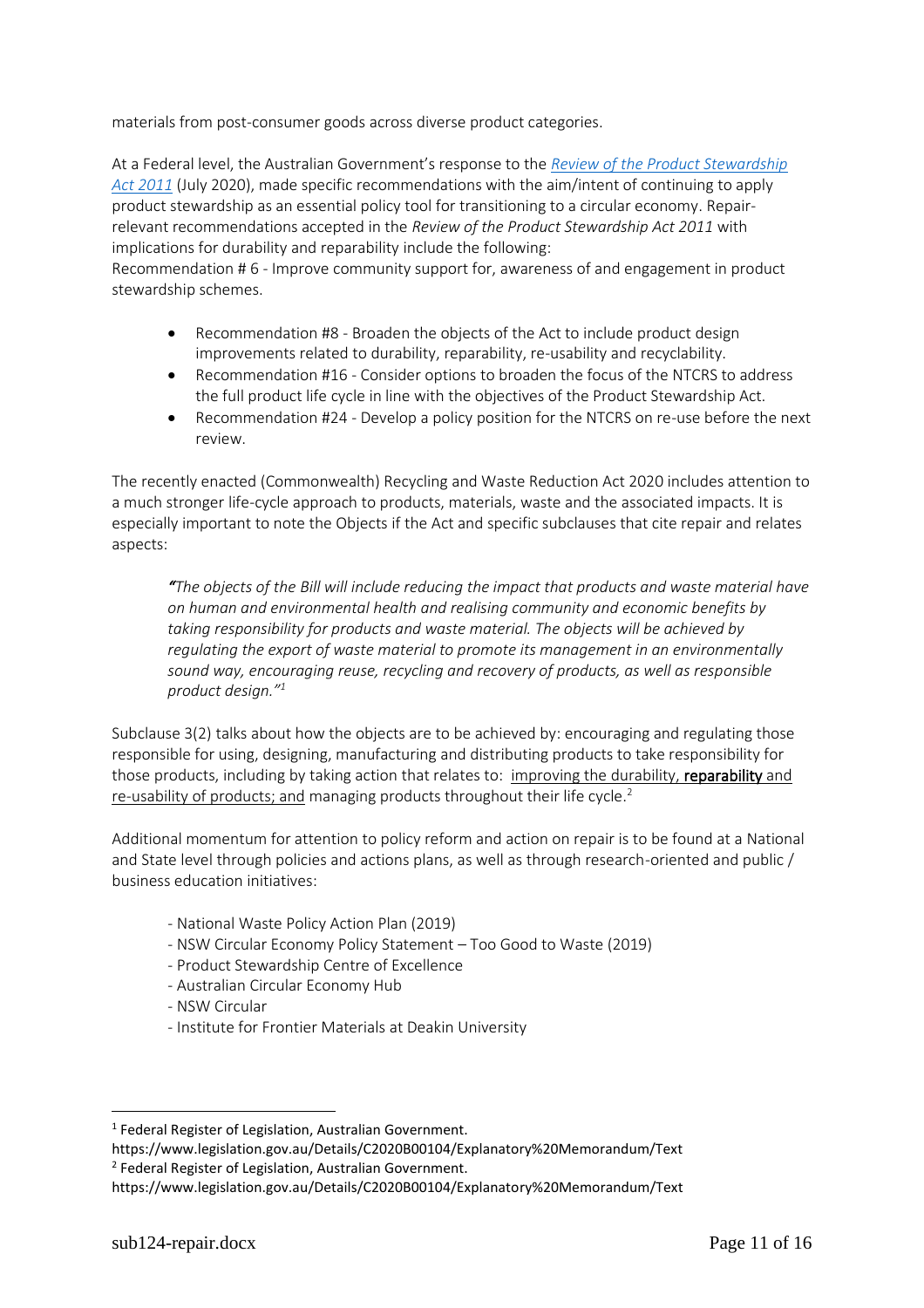#### <span id="page-11-0"></span>UN Sustainable Development Goals

Goal 12 - Ensure sustainable consumption and production patterns says it all and gives business the opportunity to join the global effort to build a more sustainable and just world.

In 2010 – 2019 Ewaste grew by 38% and less than 20% is recycled, we are losing the war on waste.

Our global footprint is growing and is crushing our Natural Capital under the weight of growing impact on the ecosystem we depend upon for life.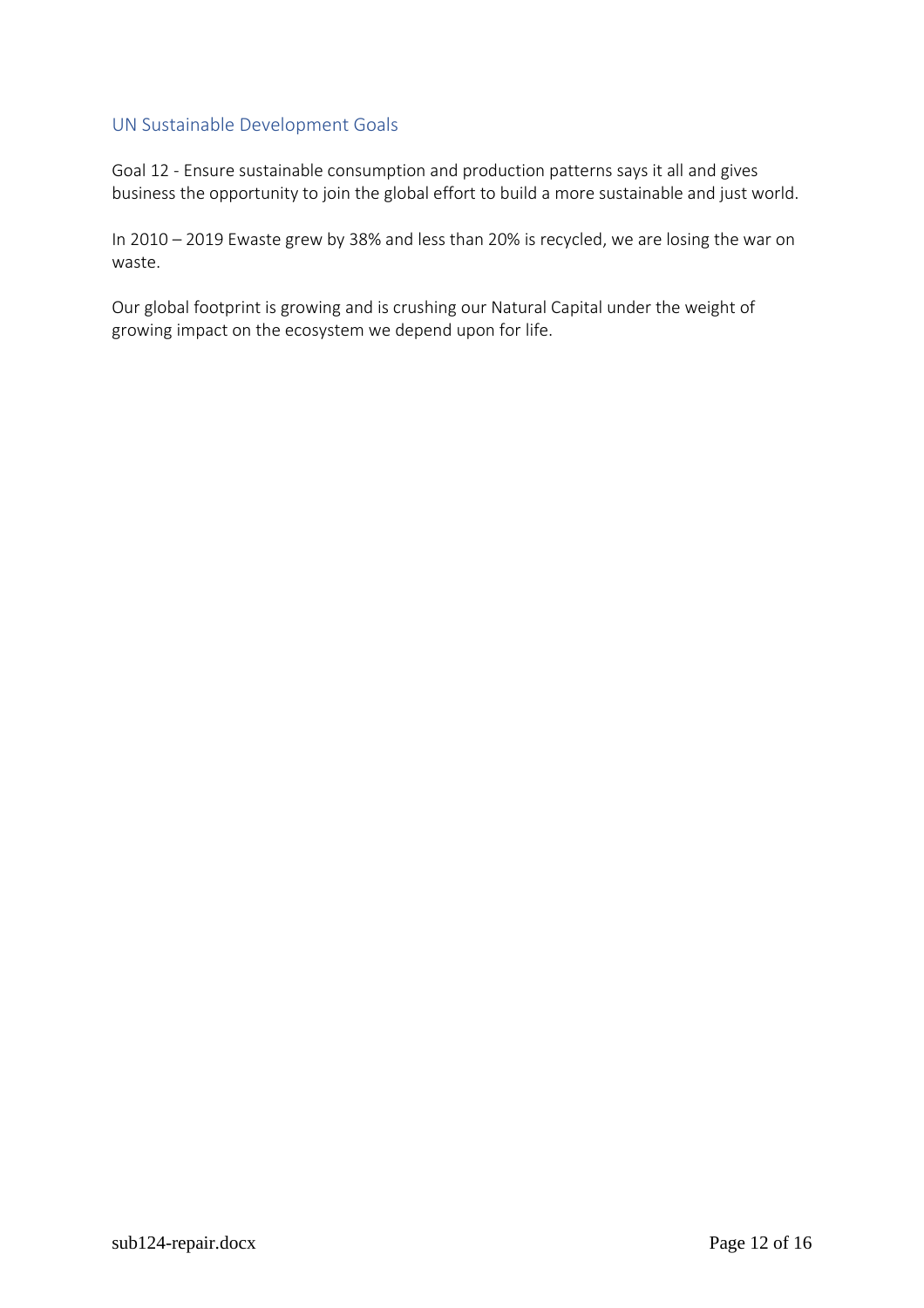

# **ENSURE SUSTAINABLE CONSUMPTION AND PRODUCTION PATTERNS**



Ref:<https://sdgs.un.org/goals/goal12>

## <span id="page-12-0"></span>Design for Durability

### <span id="page-12-1"></span>The key role of brand owners

Brand owners of all products are in a unique position of being able to shape the future of product development and create a value proposition that lead to the multiple benefits that can accrue to consumer, business and the environment.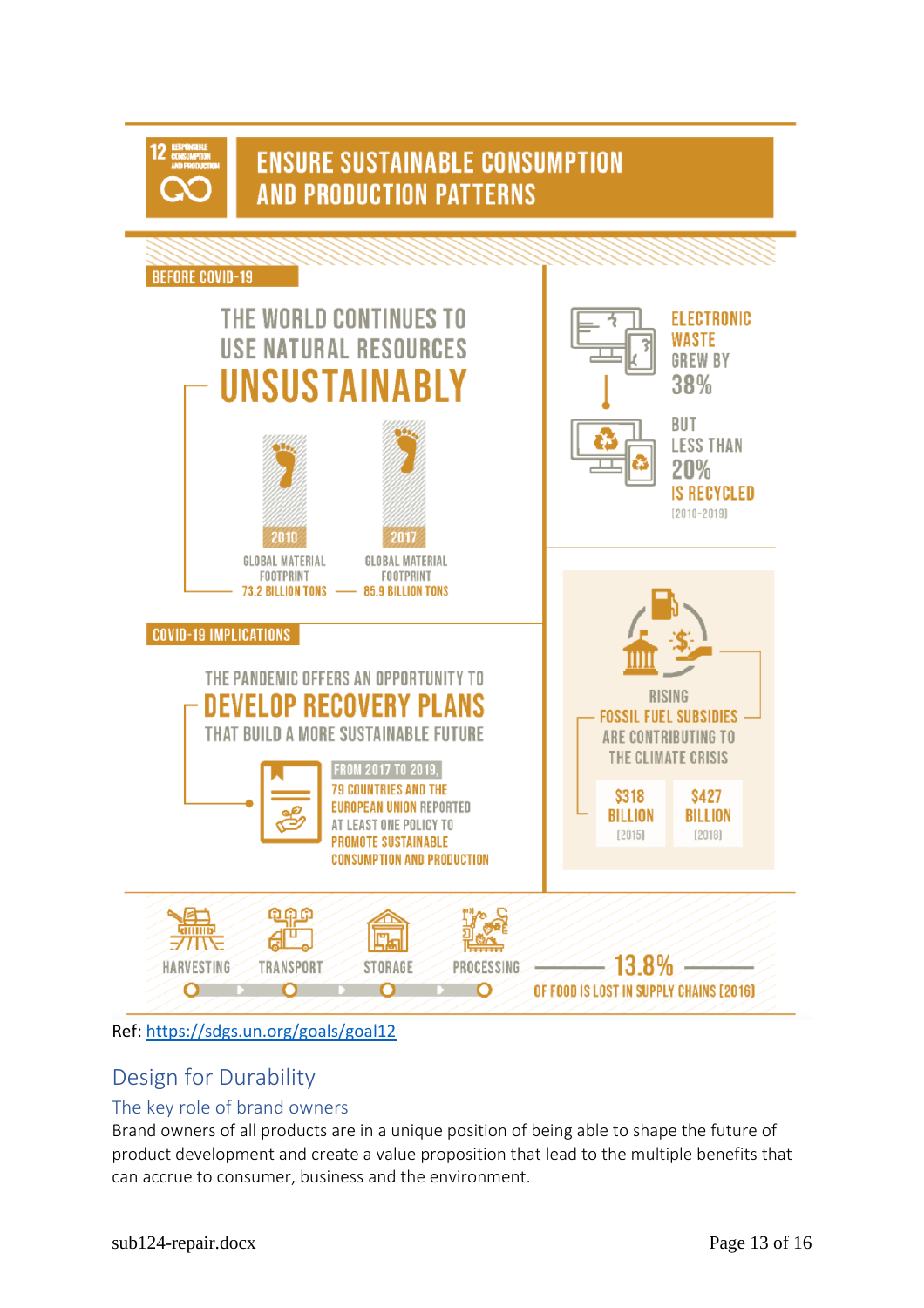Truly sustainable product development ecosystems will eventually allow for material flows that help restore the environment by living off the interest rather than eroding the Natural Capital of the planet. There are many tools to measure and address a businesses' sustainability from B Corp Certification through to GRI type measurement and disclosure frameworks.

True sustainability is defined by growth not erosion of the Earth's Natural Capital

#### <span id="page-13-0"></span>Other key stakeholders

In addition to brands, manufacturers and retailers, local government needs to be part of the conversation about the Right to Repair given its key role in managing waste and post-consumer products; and that repair and upgrade/reuse feature at the top of the waste management hierarchy.

## <span id="page-13-1"></span>Role of the Circular Economy

It is widely accepted that the top half of the waste management hierarchy is the most effective point of intervention to avoid waste from the outset i.e. prevention is better than cure, and that avoidance, reuse, repair, should be the priorities, ahead of post-consumer materials recycling.

Key principles of the circular economy explicitly talk about designing-out waste from the outset; and prolonging the life of products through repair, refurbishment, remanufacturing and reuse.

Waste avoidance and reduction by extending product life and prolonging the life of products, components and materials, is also considered to be an important contribution toward achieving a circular economy by diverting end-of-life products from landfill and maximising their functionality, value and environmental benefit.

Design for durability, repair and reuse can be seen as the 'first responders' when considering solutions and preventative measures that can avoid and reduce waste. Indeed design for durability and reparability are explicit 'preventative' measures that effectively aim to design-out waste from the outset and therefore underscore one of the key principles of what constitutes a circular economy, and the significantly impact that design can have on keeping products going long, and materials circulating in the economy.

The relevance of repair to local government talks directly to the waste management hierarchy and the opportunities that exist in the top half of the hierarchy (avoidance and reduction through reuse and repair), as opposed to the bottom half and its focus on collecting and processing end-of-life products for materials recovery, as well as safe treatment and disposal.

### <span id="page-13-2"></span>Conclusion

It all starts with design, good design.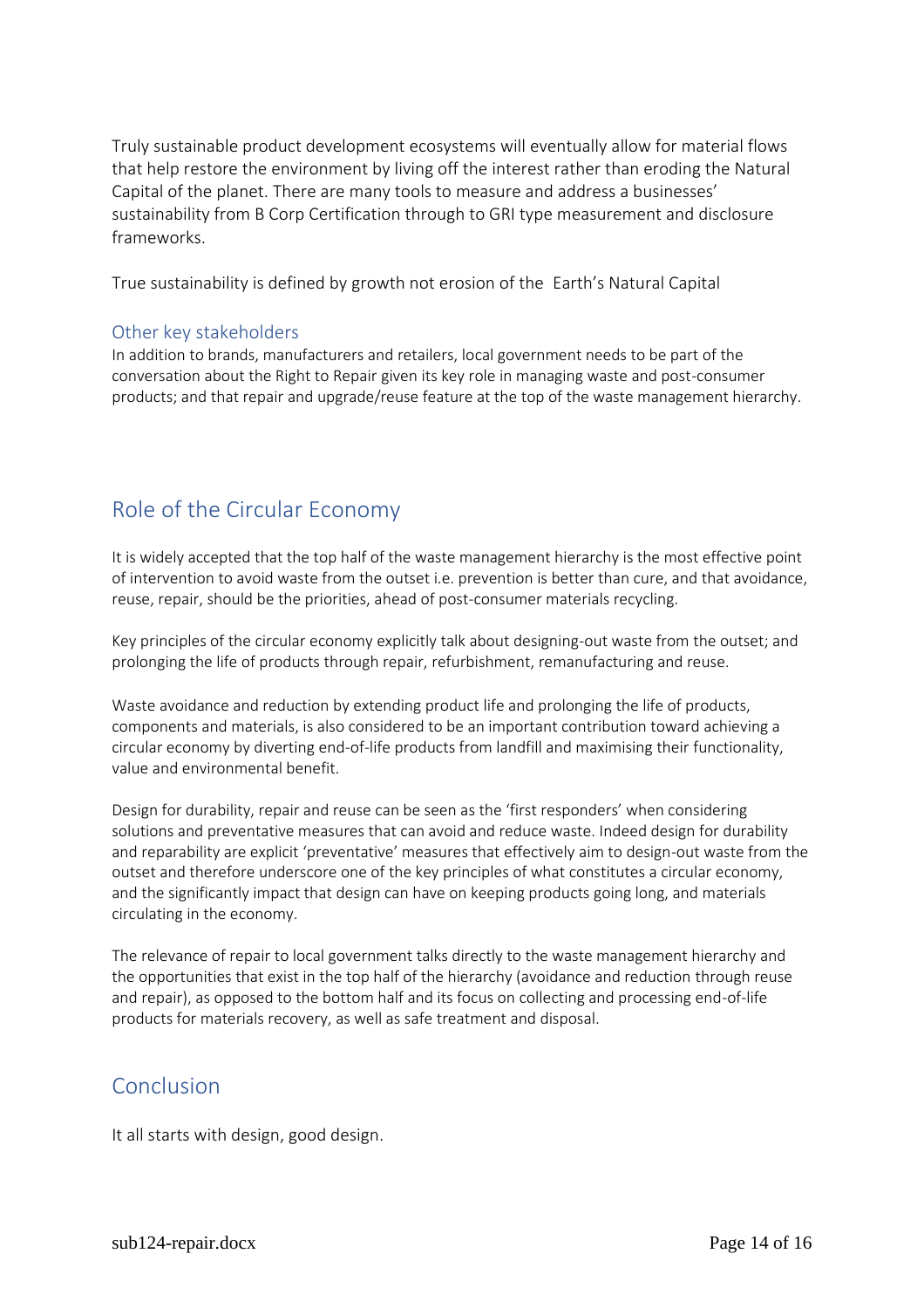Good product design starts with design for durability, minimal lifecycle impact and design for reparability and upgradability. It finishes with product reincarnation with no concept of waste.

Consumer Demand in the form of more conscious consumption is the other key part of the equation. The approach of making better products and they will come will not work when competing against cheaper but badly designed products. Giving people clear choices about the impact their consumption has will help, but experience says not much. The difference between sentiments to do the right thing environmentally versus actual behaviour is stark. Greenpower is a prime example of this, in the early days take-up was a few percentage points compared to the very high percentage of consumers who said they would use Greenpower. Good intentions, no translation into action. Economists 1 Planet 0.

#### <span id="page-14-0"></span>The implications of repair issues for e-waste is less e-waste period.

This would seem intuitively obvious and coupled with the principle of designed in upgradability to breathe immortality into the product design zeitgeist seems the only right thinking way of creating products and services.

### <span id="page-14-1"></span>Recommendations

#### <span id="page-14-2"></span>Self-regulation has limits – Smart policies and proportionate regulation needed

It is clear that without some form of effective incentive we will continue to get products that will be designed with a minimum lifetime in mind and the overarching driver will be repeat and ongoing sales thus perpetuating poor design.

A shift to a' product as a service' market construct seems an obvious way to give business revenue certainty, but does not by itself promote better product design. We can still rent out crap products and change them over regularly, witness mobile phones as the prime example, highly designed for aesthetics and limited life. That new phone feeling is a signpost to our lack of accountability for the impact of our spending choices. Fashion drives bad design, overconsumption and the attendant needless environmental impacts that result.

#### <span id="page-14-3"></span>Carrots & Sticks

Possible policy options to address barriers to repair;

1. Reward organisations committing to produce long lived, upgradable and repairable products. Tax incentives and product development loans being 2 examples.

2. Penalise organisations which produce high levels of end of life waste, through punitive waste levies. These waste levies should be based on the impact of extraction, processing, use phase and end of life impacts of particular materials.